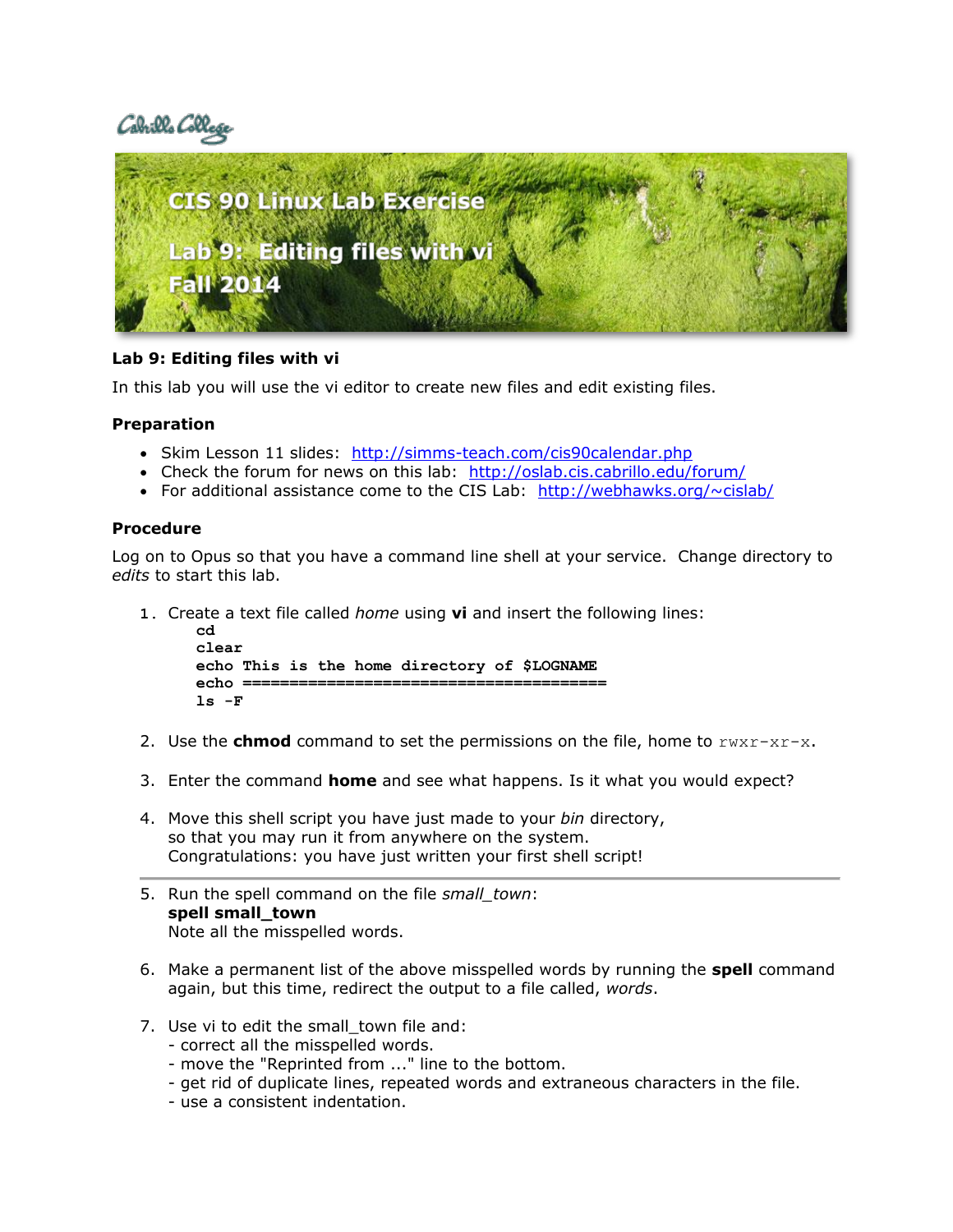- fix the typo on the line: "The biggest business on town ..." (change to in) - fix the typo on the line: "The airport runaway..." (change to runway)

TIPS:

- use the **dd** command to delete lines.
- use **yy** and **p** commands to copy and paste.
- use **/string** command to search for misspelled words.
- use **x** command to delete single characters.
- use **i** command to do normal notepad-like screen editing, and **Esc** to get back to command mode.
- use two login Putty sessions, one to edit *small\_town*, the other for *words*.
- 8. When you have fixed all the spelling errors, run the **spell** command again. What should be done with words like "Ayshire", "moshpit" or "mashpit" that aren't in UNIX's dictionary?
- 9. Edit the file *words* and remove all the misspelled words that you have corrected. (Only Ayshire and moshpit should remain in the file.)
- 10. Enter the following three commands from your shell prompt: **date**

**echo Now is the time for all good men to come to the aid of their party cal**

Use command line editing to redisplay the **echo** command, and change the word men to women. Then re-execute the command. Hint: to enter command line editing mode, press the up-arrow key.

- 11.Re-execute the command once more, but this time redirect the output to a file called *women*. You should now have a file named women with a single line in it.
- 12. Here is a little project for you to accomplish on a UNIX system:
	- I have emailed a message titled, "Technology for Mountain Folk" to your Opus account. Read your mail and save this message to a file called, *vocab* in your *edits* directory.
	- **vi** the *vocab* file and remove the numbers and spacing in front of each definition. Also remove the extraneous mail headers.
	- Sort this list so that it is in dictionary order and save the results in a temporary file.
	- Rename the above temporary file to *vocab*. Now your vocabulary list is in alphabetic order. Make any necessary adjustments to the file, e.g. making sure the title is at the top of the page and that there are no broken sentences.

## **Extra Credit**

Make a one-page website on Opus.

- 1. In your home directory create a directory named *cis90\_html* and in that directory create two more directories named *css* and *images*.
- 2. Make sure these new directories AND your home directory have read and execute permission for Others.
- 3. There are three files you will need from the */home/cis90/depot directory* named *index.html, base*.css and *pengmovie.gif.*
	- a. Copy *index.html* to your *cis90\_html/* directory.
	- b. Copy *base*.css to your *css/* directory.